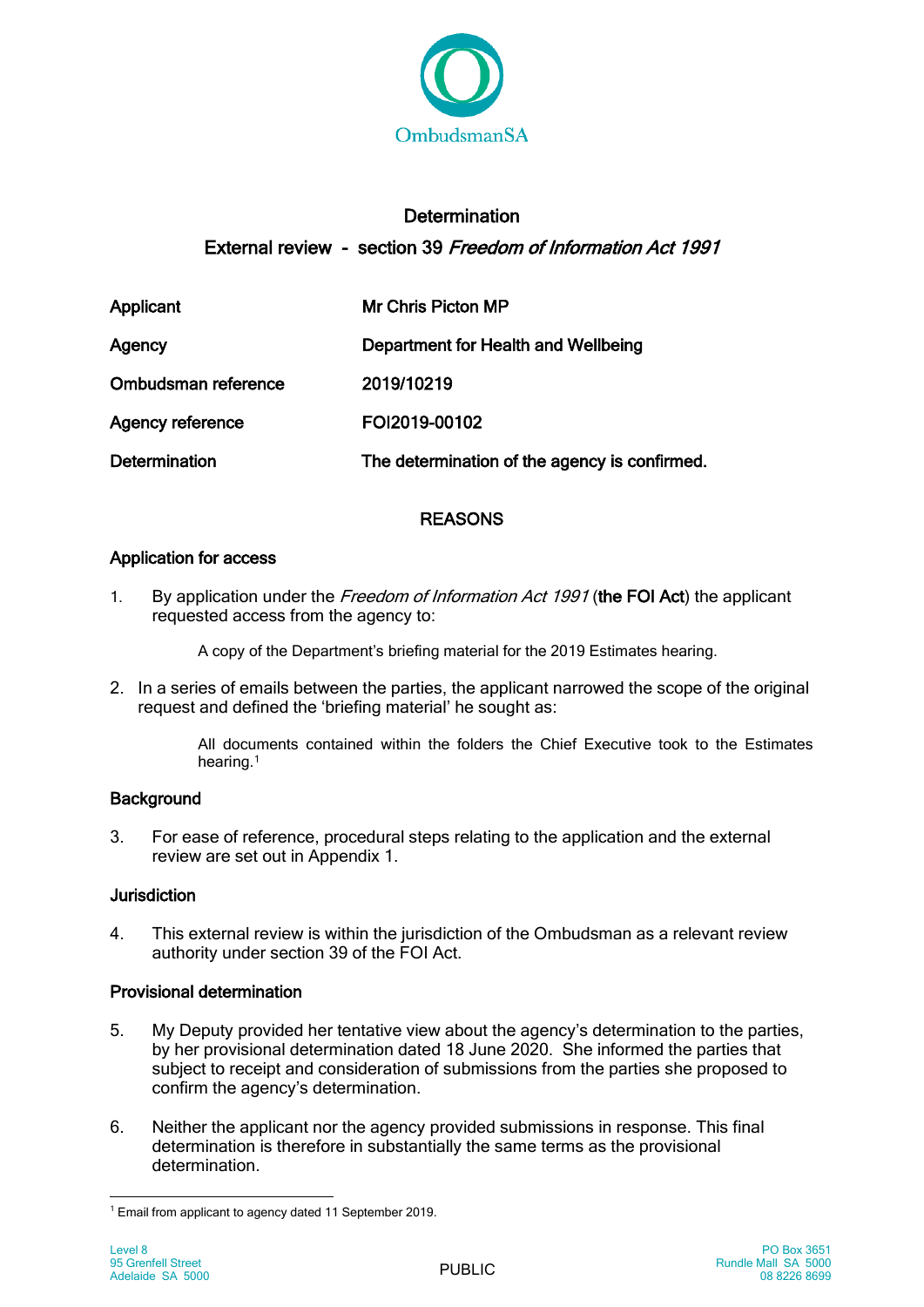#### Relevant law

- 7. A person has a legally enforceable right to be given access to an agency's documents in accordance with the FOI Act.<sup>2</sup>
- 8. The FOI Act provides that upon receipt of an access application, an agency may make a determination to refuse access where the documents are 'exempt'. Schedule 1 lists various exemption clauses which may be claimed by an agency as a basis for refusing access.
- 9. Under section 48, the onus is on the agency to justify its determination 'in any proceedings'. This includes the external review process.
- 10. Section 39(11) provides that the Ombudsman may confirm, vary or reverse the agency's determination in an external review, based on the circumstances existing at the time of review.

#### Documents in issue

- 11. The agency identified 124 documents within the scope of the application and claimed that all were exempt pursuant to clause 17(c) of Schedule 1 of the FOI Act.
- 12. Clause 17(c) provides:

A document is an exempt document if it contains matter the public disclosure of which would, but for an immunity of the Crown –

- …
- (c) infringe the privilege of Parliament.

#### Issues in this review

13. The issue to be determined in this review is whether each of the documents in issue is exempt pursuant to clause 17(1)(c).

#### **Consideration**

- 14. The agency claims that the documents are briefings prepared specifically for the 2109 Estimates Committee hearings. The agency submits that their disclosure would infringe the privilege of Parliament.
- 15. The concept of Parliamentary privilege has developed from Article 9 of the Bill of Rights 1688, which states that 'freedom of speech and debates or proceedings in Parliament ought not be impeached or questioned in any court of place out of Parliament'. The intention behind the privilege is, inter alia, to allow Parliament to proceed with parliamentary business without undue interference. In South Australia, there is no statute specifically defining the privilege (as there is in other Australian jurisdictions) and thus the words in Article 9 are the appropriate guide.
- 16. The 'proceedings of Parliament' are protected by the privilege. Case law in South Australia suggests that the meaning of 'proceedings in Parliament' is broad.<sup>3</sup>

 $\overline{a}$ <sup>2</sup> Freedom of Information Act 1991, section 12.

See Australian Broadcasting Corporation v Chatterton (1986) 46 SASR 1 per Pryor J, citing comments by Aylesworth JA in the Ontario Court of Appeal in Roman Corp Ltd v Hudsons Bay Oil & Gas Ltd (1972) 23 DLR (3d) 292 at 298. See also Rann v Olsen (2000) 76 SASR 450 per Doyle CJ at 461.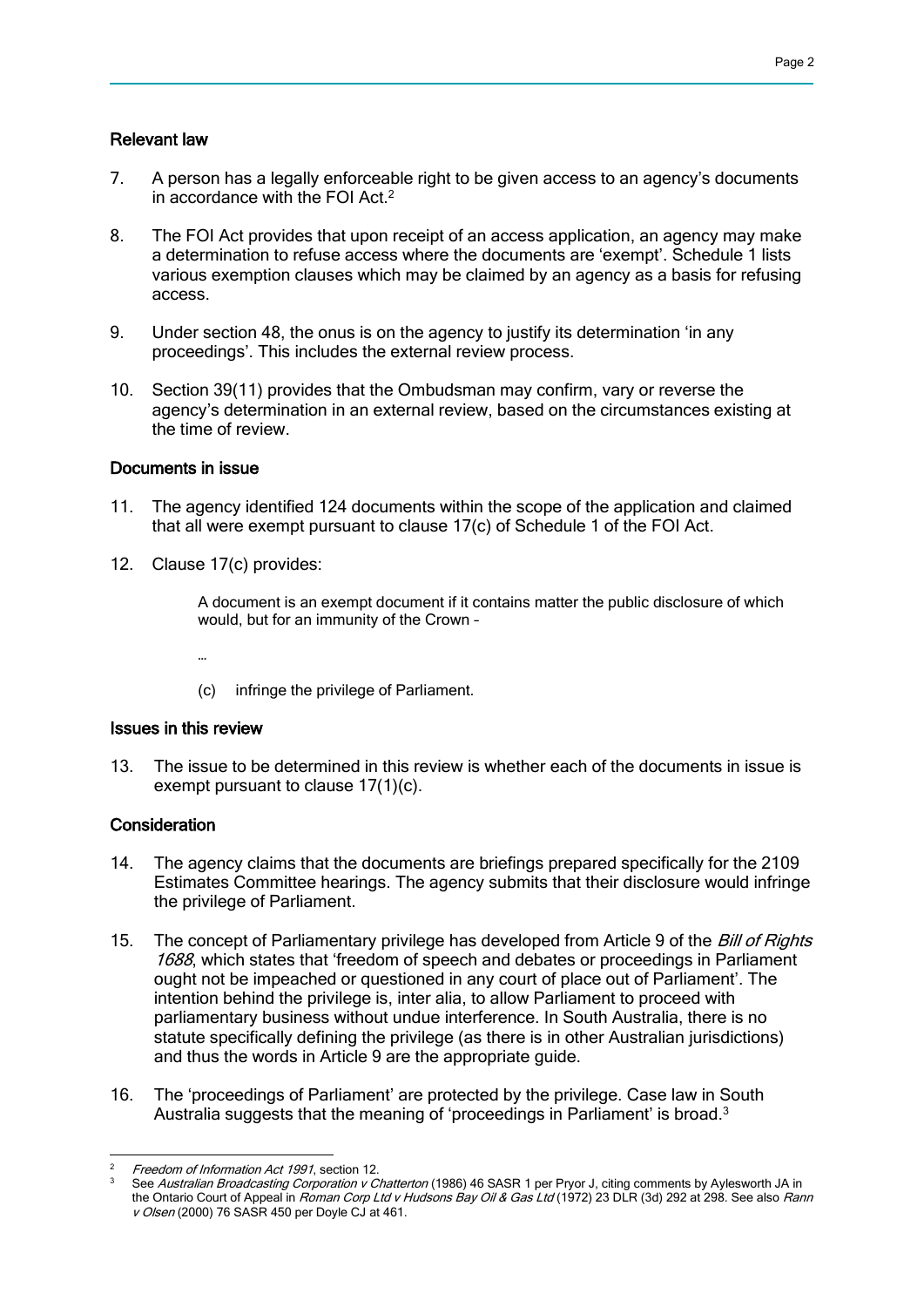Documents will be exempt under clause 17(c) of Schedule 1 if they contain information that is 'so close and directly connected' to the business of Parliament that disclosure of the same would undermine the level of autonomy that Parliament is entitled to in conducting that business.<sup>4</sup> The business of Parliament is investigating, deliberating and legislating.<sup>5</sup>

- 17. Estimates Committee hearings are held annually following the introduction of the Appropriation Bill (the budget). The hearings are an opportunity for the Parliament to examine the Bill in greater detail that the procedure of the committee stages of a Bill would otherwise permit, and to question Ministers and senior departmental officers about their portfolios' proposed expenditures. Hearings are an integral part of the process of ensuring executive accountability to the legislature.<sup>6</sup>
- 18. In my opinion, documents prepared for Estimates Committee hearings concern 'proceedings in Parliament', provided the proximity between the documents and the hearings is sufficient.
- 19. Proceedings in Parliament must not be 'questioned or impeached … in any place outside Parliament'; this is a broad protection. It has been suggested that the term 'impeach' can mean 'hinder, challenge or censure'.<sup>7</sup>
- 20. I consider that disclosure of 'proceedings in Parliament' under the FOI Act may amount to an 'unauthorised disclosure' and thus offend against Article 9. Although disclosure in this case would be to the applicant who is a Member of Parliament, I note that disclosure under the FOI Act is potentially disclosure to the world at large.
- 21. In an email to my Office, the applicant submitted that it was highly unlikely that all the documents prepared for the Estimates hearings were utilised by the agency's Chief Executive during his appearance. The applicant questioned whether briefing materials that were prepared but not used at the hearings would be protected by Parliamentary privilege.
- 22. I take the view that preparation by a witness to give evidence before Parliament is so closely and directly connected to the business of Parliament that documents created in the course of such preparation are protected by Parliamentary privilege.

### **Determination**

23. In light of my views above, I confirm the agency's determination in the manner set out in Appendix 2.

 $\sqrt{C}$ 

Wayne Lines SA OMBUDSMAN

7 August 2020

 $\overline{A}$ President of the Legislative Council v Kosmas [2008] SAIRC 41.

<sup>5</sup> Ibid.

 $6 \quad \text{S}_{\text{OO}}$ 

http://www.parliament.sa.gov.au/HouseofAssembly/BusinessoftheAssembly/Programs/EstimatesCommittee/Pages/Estimate s%20Committee.aspx.

The First Report Joint Select Committee on Parliamentary Privilege (UK), First Report, March 1999, paragraph 36.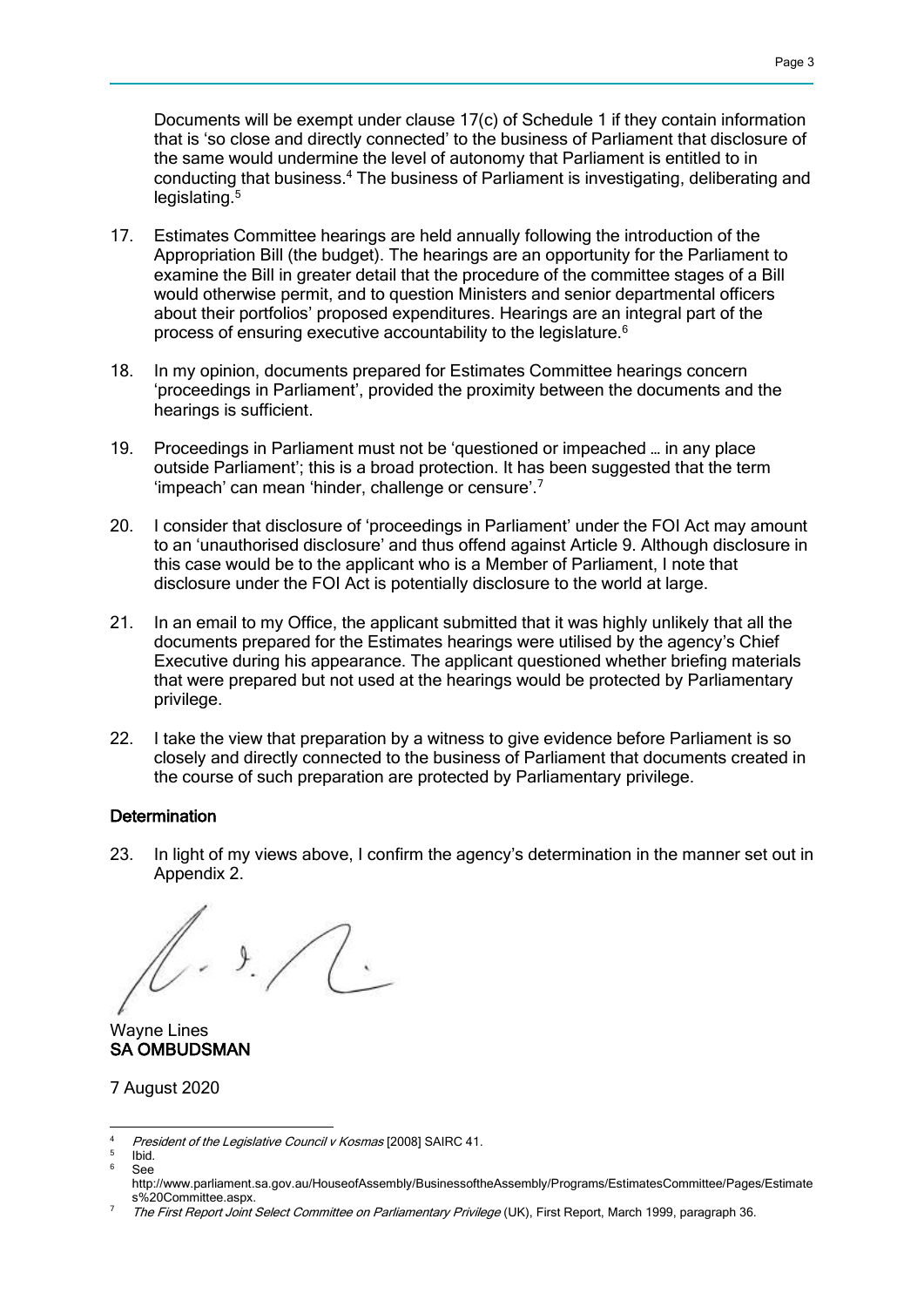# APPENDIX 1

### Procedural steps

| Date              | <b>Event</b>                                                                                                                                                                            |
|-------------------|-----------------------------------------------------------------------------------------------------------------------------------------------------------------------------------------|
| 20 August 2019    | The agency received the FOI application dated 20 August 2019.                                                                                                                           |
| 19 September 2019 | The agency failed to determine the application within the 30 day<br>period required by the FOI Act, <sup>1</sup> and is deemed to have refused<br>access to the documents. <sup>2</sup> |
| 4 October 2019    | The agency received the internal review application dated 4 October<br>2019.                                                                                                            |
| 17 October 2019   | The applicant granted the agency an informal extension until 18<br>November 2019 to determine the internal review application.                                                          |
| 18 November 2019  | The agency failed to determine the application within the statutory<br>time frame, and is taken to have confirmed the original<br>determination. <sup>3</sup>                           |
| 19 December 2019  | The Ombudsman received the applicant's request for external<br>review dated 17 December 2019.                                                                                           |
| 14 February 2020  | The Ombudsman advised the agency of the external review and<br>requested submissions and documentation.                                                                                 |
| 7 April 2020      | The agency provided the Ombudsman with its submissions and<br>documentation.                                                                                                            |
| 18 June 2020      | The Deputy Ombudsman issued her provisional determination and<br>invited submissions from the parties.                                                                                  |

1

<sup>&</sup>lt;sup>1</sup> Freedom of Information Act 1991, section 14(2).

<sup>&</sup>lt;sup>2</sup> Freedom of Information Act 1991, section 19(2).

 $3$  Freedom of Information Act 1991, section 29(5).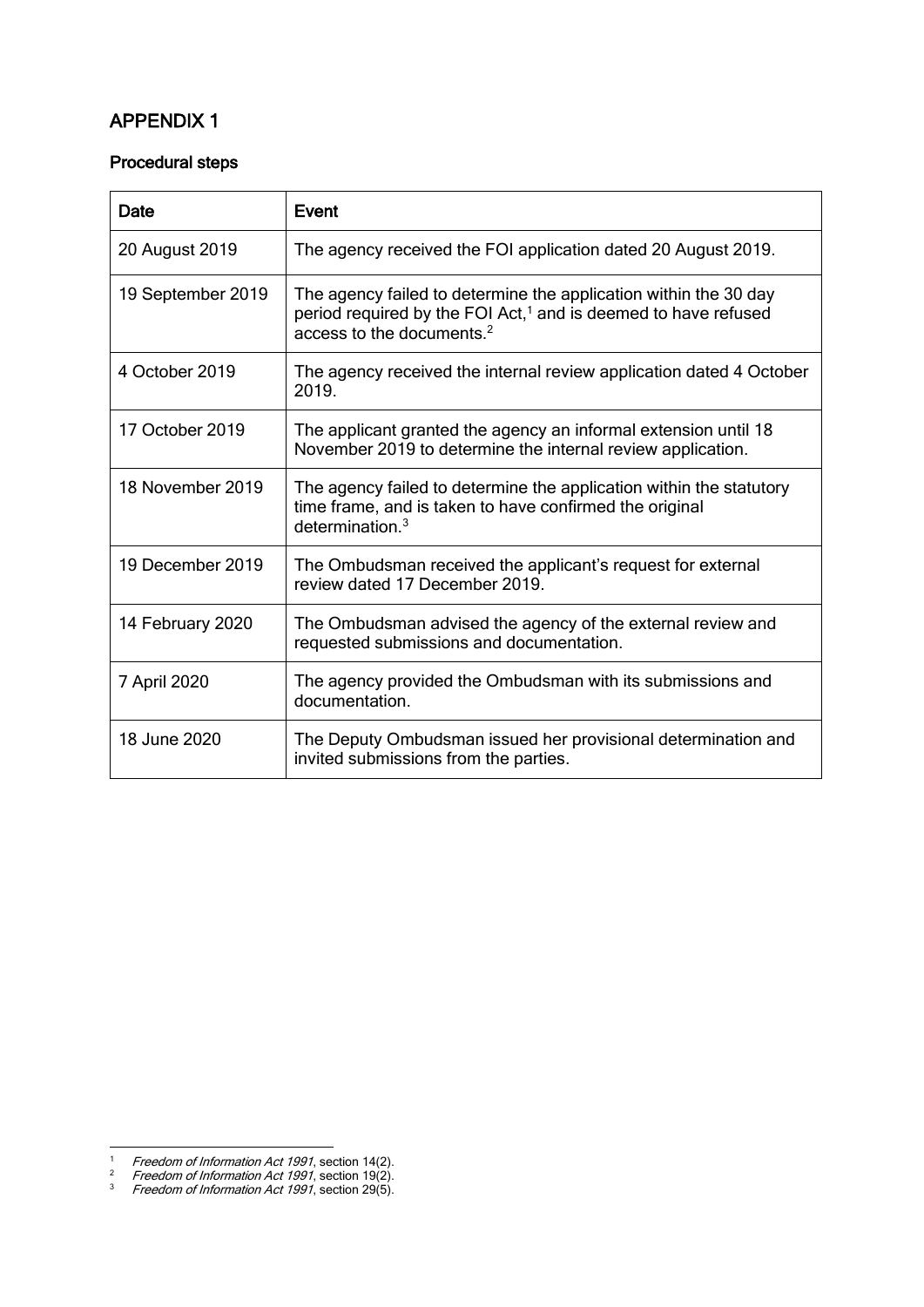## APPENDIX 2

| Document in<br>issue | Description                                               | Agency's<br>determination      | Ombudsman's<br>determination   | Information to<br>be released |
|----------------------|-----------------------------------------------------------|--------------------------------|--------------------------------|-------------------------------|
| 1                    | Parliamentary<br><b>Estimates</b><br><b>Briefing No.1</b> | Exempt under<br>clause $17(c)$ | Exempt under<br>clause $17(c)$ | Nil                           |
| $\overline{2}$       | Parliamentary<br><b>Estimates</b><br><b>Briefing No.2</b> | Exempt under<br>clause $17(c)$ | Exempt under<br>clause $17(c)$ | Nil                           |
| 3                    | Parliamentary<br><b>Estimates</b><br>Briefing No. 3       | Exempt under<br>clause 17(c)   | Exempt under<br>clause 17(c)   | Nil                           |
| $\overline{4}$       | Parliamentary<br><b>Estimates</b><br>Briefing No. 4       | Exempt under<br>clause 17(c)   | Exempt under<br>clause $17(c)$ | Nil                           |
| 5                    | Parliamentary<br><b>Estimates</b><br>Briefing No. 5       | Exempt under<br>clause 17(c)   | Exempt under<br>clause $17(c)$ | Nil                           |
| 6                    | Parliamentary<br><b>Estimates</b><br>Briefing No. 6       | Exempt under<br>clause 17(c)   | Exempt under<br>clause 17(c)   | Nil                           |
| 7                    | Parliamentary<br><b>Estimates</b><br>Briefing No. 7       | Exempt under<br>clause $17(c)$ | Exempt under<br>clause $17(c)$ | Nil                           |
| 8                    | Parliamentary<br><b>Estimates</b><br>Briefing No. 8       | Exempt under<br>clause $17(c)$ | Exempt under<br>clause $17(c)$ | Nil                           |
| 9                    | Parliamentary<br><b>Estimates</b><br>Briefing No. 9       | Exempt under<br>clause 17(c)   | Exempt under<br>clause 17(c)   | Nil                           |
| 10                   | Parliamentary<br><b>Estimates</b><br>Briefing No. 10      | Exempt under<br>clause 17(c)   | Exempt under<br>clause $17(c)$ | Nil                           |
| 11                   | Parliamentary<br><b>Estimates</b><br>Briefing No. 11      | Exempt under<br>clause 17(c)   | Exempt under<br>clause 17(c)   | Nil                           |
| 12                   | Parliamentary<br><b>Estimates</b><br>Briefing No. 12      | Exempt under<br>clause $17(c)$ | Exempt under<br>clause $17(c)$ | Nil                           |
| 13                   | Parliamentary<br><b>Estimates</b><br>Briefing No. 13      | Exempt under<br>clause $17(c)$ | Exempt under<br>clause $17(c)$ | Nil                           |
| 14                   | Parliamentary<br><b>Estimates</b><br>Briefing No. 14      | Exempt under<br>clause 17(c)   | Exempt under<br>clause $17(c)$ | Nil                           |
| 15                   | Parliamentary<br><b>Estimates</b><br>Briefing No. 15      | Exempt under<br>clause $17(c)$ | Exempt under<br>clause $17(c)$ | Nil                           |
| 16                   | Parliamentary<br><b>Estimates</b><br>Briefing No. 16      | Exempt under<br>clause $17(c)$ | Exempt under<br>clause 17(c)   | Nil                           |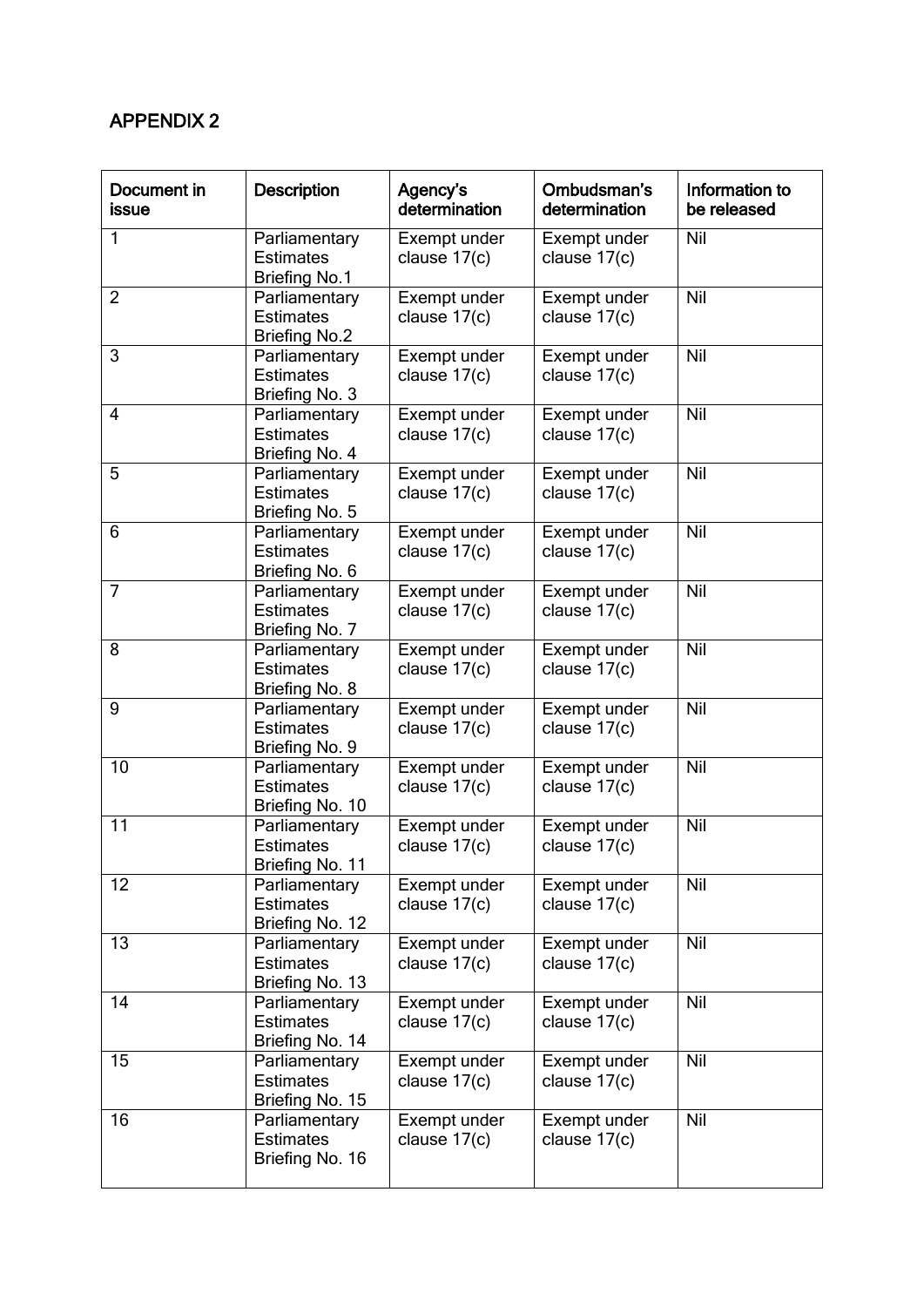| Document in<br>issue | <b>Description</b>                                   | Agency's<br>determination      | Ombudsman's<br>determination   | Information to<br>be released |
|----------------------|------------------------------------------------------|--------------------------------|--------------------------------|-------------------------------|
| 17                   | Parliamentary<br><b>Estimates</b><br>Briefing No. 17 | Exempt under<br>clause $17(c)$ | Exempt under<br>clause 17(c)   | Nil                           |
| 18                   | Parliamentary<br><b>Estimates</b><br>Briefing No. 18 | Exempt under<br>clause $17(c)$ | Exempt under<br>clause $17(c)$ | Nil                           |
| 19                   | Parliamentary<br><b>Estimates</b><br>Briefing No. 19 | Exempt under<br>clause $17(c)$ | Exempt under<br>clause 17(c)   | Nil                           |
| 20                   | Parliamentary<br><b>Estimates</b><br>Briefing No. 20 | Exempt under<br>clause 17(c)   | Exempt under<br>clause 17(c)   | Nil                           |
| 21                   | Parliamentary<br><b>Estimates</b><br>Briefing No. 21 | Exempt under<br>clause 17(c)   | Exempt under<br>clause 17(c)   | <b>Nil</b>                    |
| 22                   | Parliamentary<br><b>Estimates</b><br>Briefing No. 22 | Exempt under<br>clause $17(c)$ | Exempt under<br>clause $17(c)$ | Nil                           |
| 23                   | Parliamentary<br><b>Estimates</b><br>Briefing No. 23 | Exempt under<br>clause 17(c)   | Exempt under<br>clause 17(c)   | Nil                           |
| 24                   | Parliamentary<br><b>Estimates</b><br>Briefing No. 24 | Exempt under<br>clause 17(c)   | Exempt under<br>clause 17(c)   | Nil                           |
| $\overline{25}$      | Parliamentary<br><b>Estimates</b><br>Briefing No. 25 | Exempt under<br>clause $17(c)$ | Exempt under<br>clause $17(c)$ | <b>Nil</b>                    |
| 26                   | Parliamentary<br><b>Estimates</b><br>Briefing No. 26 | Exempt under<br>clause 17(c)   | Exempt under<br>clause 17(c)   | Nil                           |
| 27                   | Parliamentary<br><b>Estimates</b><br>Briefing No. 27 | Exempt under<br>clause 17(c)   | Exempt under<br>clause 17(c)   | Nil                           |
| 28                   | Parliamentary<br><b>Estimates</b><br>Briefing No. 28 | Exempt under<br>clause $17(c)$ | Exempt under<br>clause $17(c)$ | Nil                           |
| 29                   | Parliamentary<br><b>Estimates</b><br>Briefing No. 29 | Exempt under<br>clause $17(c)$ | Exempt under<br>clause 17(c)   | Nil                           |
| 30                   | Parliamentary<br><b>Estimates</b><br>Briefing No. 30 | Exempt under<br>clause 17(c)   | Exempt under<br>clause $17(c)$ | Nil                           |
| 31                   | Parliamentary<br><b>Estimates</b><br>Briefing No. 31 | Exempt under<br>clause $17(c)$ | Exempt under<br>clause $17(c)$ | Nil                           |
| 32                   | Parliamentary<br><b>Estimates</b><br>Briefing No. 32 | Exempt under<br>clause 17(c)   | Exempt under<br>clause $17(c)$ | Nil                           |
| 33                   | Parliamentary<br><b>Estimates</b><br>Briefing No. 33 | Exempt under<br>clause $17(c)$ | Exempt under<br>clause $17(c)$ | Nil                           |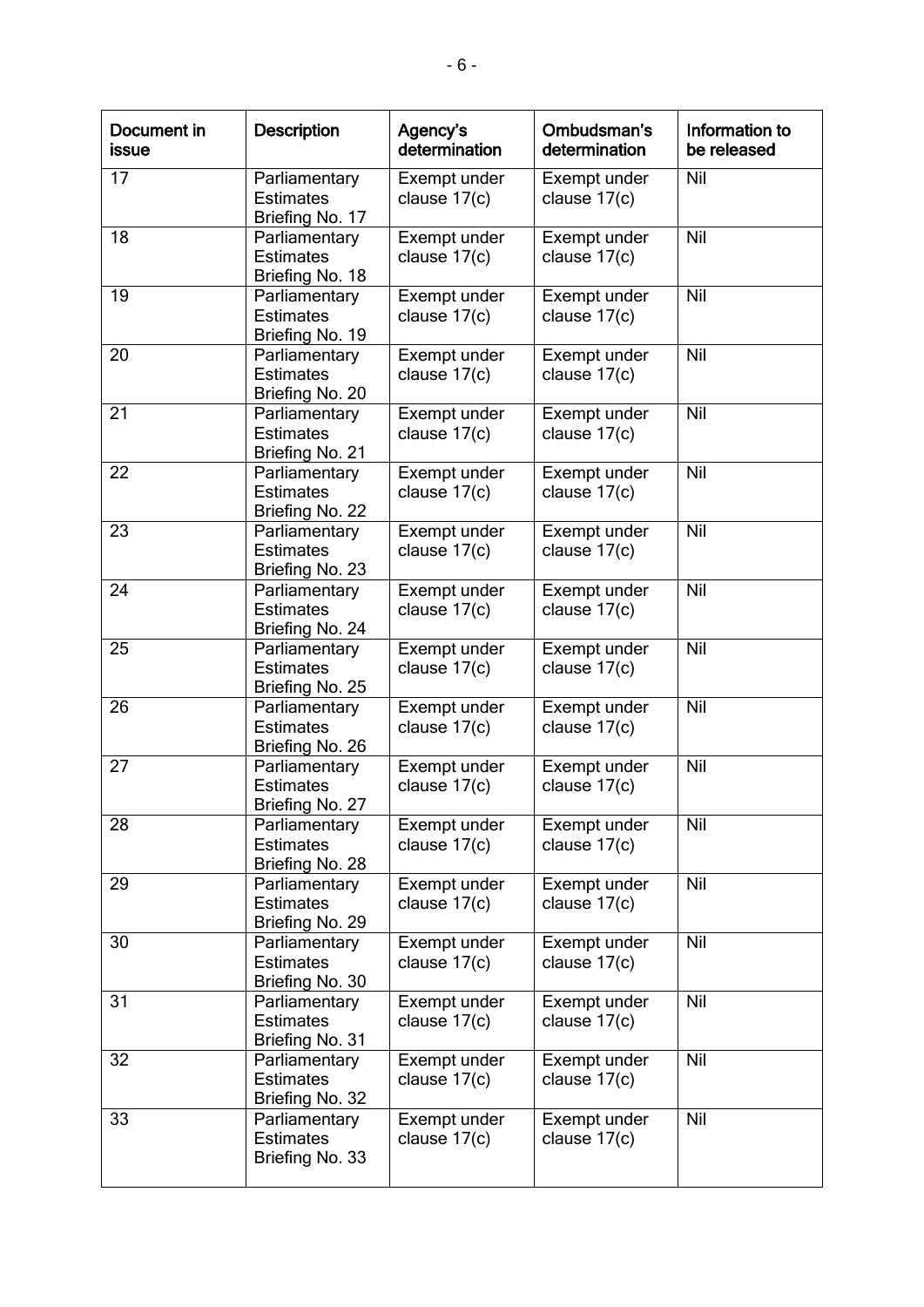| Document in<br><b>issue</b> | <b>Description</b>                                    | Agency's<br>determination      | Ombudsman's<br>determination   | Information to<br>be released |
|-----------------------------|-------------------------------------------------------|--------------------------------|--------------------------------|-------------------------------|
| 34                          | Parliamentary<br><b>Estimates</b><br>Briefing No. 34  | Exempt under<br>clause 17(c)   | Exempt under<br>clause 17(c)   | Nil                           |
| $\overline{35}$             | Parliamentary<br><b>Estimates</b><br>Briefing No. 35  | Exempt under<br>clause 17(c)   | Exempt under<br>clause 17(c)   | <b>Nil</b>                    |
| 36                          | Parliamentary<br><b>Estimates</b><br>Briefing No. 36  | Exempt under<br>clause 17(c)   | Exempt under<br>clause $17(c)$ | Nil                           |
| 37                          | Parliamentary<br><b>Estimates</b><br>Briefing No. 37  | Exempt under<br>clause 17(c)   | Exempt under<br>clause 17(c)   | Nil                           |
| 38                          | Parliamentary<br><b>Estimates</b><br>Briefing No. 38  | Exempt under<br>clause 17(c)   | Exempt under<br>clause 17(c)   | <b>Nil</b>                    |
| 39                          | Parliamentary<br><b>Estimates</b><br>Briefing No. 39  | Exempt under<br>clause 17(c)   | Exempt under<br>clause 17(c)   | Nil                           |
| 40                          | Parliamentary<br><b>Estimates</b><br>Briefing No. 40  | Exempt under<br>clause 17(c)   | Exempt under<br>clause 17(c)   | Nil                           |
| 41                          | Parliamentary<br><b>Estimates</b><br>Briefing No. 41  | Exempt under<br>clause 17(c)   | Exempt under<br>clause 17(c)   | Nil                           |
| 42                          | Parliamentary<br><b>Estimates</b><br>Briefing No. 42  | Exempt under<br>clause $17(c)$ | Exempt under<br>clause $17(c)$ | Nil                           |
| 43                          | Parliamentary<br><b>Estimates</b><br>Briefing No. 43  | Exempt under<br>clause 17(c)   | Exempt under<br>clause 17(c)   | Nil                           |
| 44                          | Parliamentary<br><b>Estimates</b><br>Briefing No. 44  | Exempt under<br>clause 17(c)   | Exempt under<br>clause 17(c)   | Nil                           |
| 45                          | Parliamentary<br><b>Estimates</b><br>Briefing No. 45  | Exempt under<br>clause 17(c)   | Exempt under<br>clause 17(c)   | Nil                           |
| 46                          | Parliamentary<br><b>Estimates</b><br>Briefing No. 46  | Exempt under<br>clause $17(c)$ | Exempt under<br>clause $17(c)$ | Nil                           |
| 47                          | Parliamentary<br><b>Estimates</b><br>Briefing No. 47  | Exempt under<br>clause 17(c)   | Exempt under<br>clause 17(c)   | Nil                           |
| 48                          | Parliamentary<br><b>Estimates</b><br>Briefing No. 48  | Exempt under<br>clause $17(c)$ | Exempt under<br>clause $17(c)$ | Nil                           |
| 49                          | Parliamentary<br><b>Estimates</b><br>Briefing No. 49a | Exempt under<br>clause 17(c)   | Exempt under<br>clause $17(c)$ | Nil                           |
| 50                          | Parliamentary<br><b>Estimates</b><br>Briefing No. 49b | Exempt under<br>clause $17(c)$ | Exempt under<br>clause $17(c)$ | Nil                           |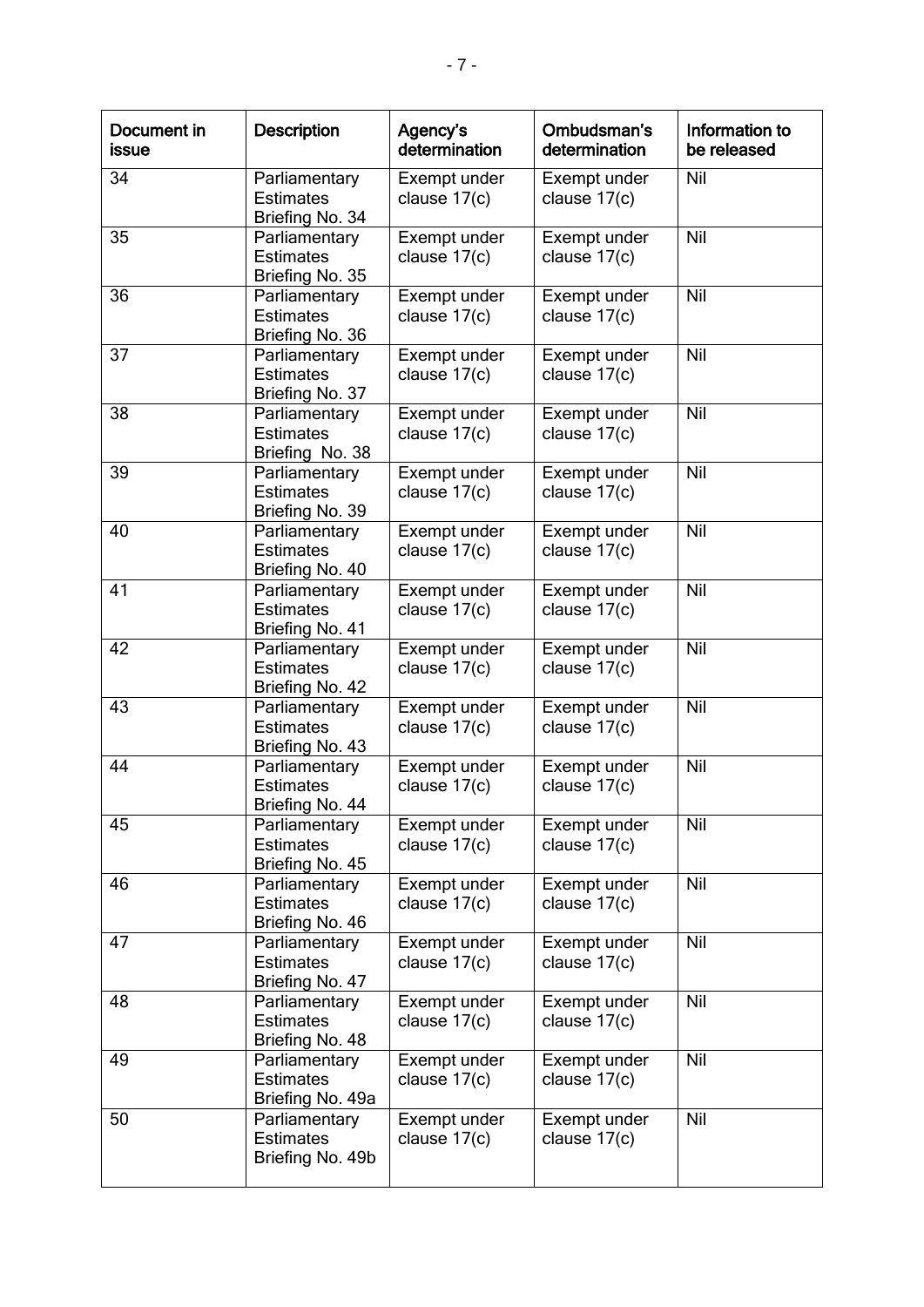| Document in<br><b>issue</b> | <b>Description</b>                                    | Agency's<br>determination      | Ombudsman's<br>determination   | Information to<br>be released |
|-----------------------------|-------------------------------------------------------|--------------------------------|--------------------------------|-------------------------------|
| 51                          | Parliamentary<br><b>Estimates</b><br>Briefing No. 49c | Exempt under<br>clause 17(c)   | Exempt under<br>clause 17(c)   | Nil                           |
| $\overline{52}$             | Parliamentary<br><b>Estimates</b><br>Briefing No. 50  | Exempt under<br>clause $17(c)$ | Exempt under<br>clause $17(c)$ | Nil                           |
| 53                          | Parliamentary<br><b>Estimates</b><br>Briefing No. 51  | Exempt under<br>clause 17(c)   | Exempt under<br>clause 17(c)   | Nil                           |
| 54                          | Parliamentary<br><b>Estimates</b><br>Briefing No. 52  | Exempt under<br>clause 17(c)   | Exempt under<br>clause 17(c)   | Nil                           |
| 55                          | Parliamentary<br><b>Estimates</b><br>Briefing No. 53  | Exempt under<br>clause 17(c)   | Exempt under<br>clause 17(c)   | <b>Nil</b>                    |
| 56                          | Parliamentary<br><b>Estimates</b><br>Briefing No. 54  | Exempt under<br>clause 17(c)   | Exempt under<br>clause 17(c)   | Nil                           |
| $\overline{57}$             | Parliamentary<br><b>Estimates</b><br>Briefing No. 55  | Exempt under<br>clause 17(c)   | Exempt under<br>clause 17(c)   | Nil                           |
| 58                          | Parliamentary<br><b>Estimates</b><br>Briefing No. 56  | Exempt under<br>clause 17(c)   | Exempt under<br>clause 17(c)   | Nil                           |
| 59                          | Parliamentary<br><b>Estimates</b><br>Briefing No. 57  | Exempt under<br>clause 17(c)   | Exempt under<br>clause $17(c)$ | <b>Nil</b>                    |
| 60                          | Parliamentary<br><b>Estimates</b><br>Briefing No. 58  | Exempt under<br>clause 17(c)   | Exempt under<br>clause 17(c)   | Nil                           |
| 61                          | Parliamentary<br><b>Estimates</b><br>Briefing No. 59  | Exempt under<br>clause 17(c)   | Exempt under<br>clause 17(c)   | Nil                           |
| 62                          | Parliamentary<br><b>Estimates</b><br>Briefing No. 60  | Exempt under<br>clause $17(c)$ | Exempt under<br>clause $17(c)$ | Nil                           |
| 63                          | Parliamentary<br><b>Estimates</b><br>Briefing No. 61  | Exempt under<br>clause 17(c)   | Exempt under<br>clause 17(c)   | Nil                           |
| 64                          | Parliamentary<br><b>Estimates</b><br>Briefing No. 62  | Exempt under<br>clause 17(c)   | Exempt under<br>clause $17(c)$ | Nil                           |
| 65                          | Parliamentary<br><b>Estimates</b><br>Briefing No. 63  | Exempt under<br>clause $17(c)$ | Exempt under<br>clause $17(c)$ | Nil                           |
| 66                          | Parliamentary<br><b>Estimates</b><br>Briefing No. 64  | Exempt under<br>clause 17(c)   | Exempt under<br>clause 17(c)   | Nil                           |
| 67                          | Parliamentary<br><b>Estimates</b><br>Briefing No. 65  | Exempt under<br>clause $17(c)$ | Exempt under<br>clause $17(c)$ | Nil                           |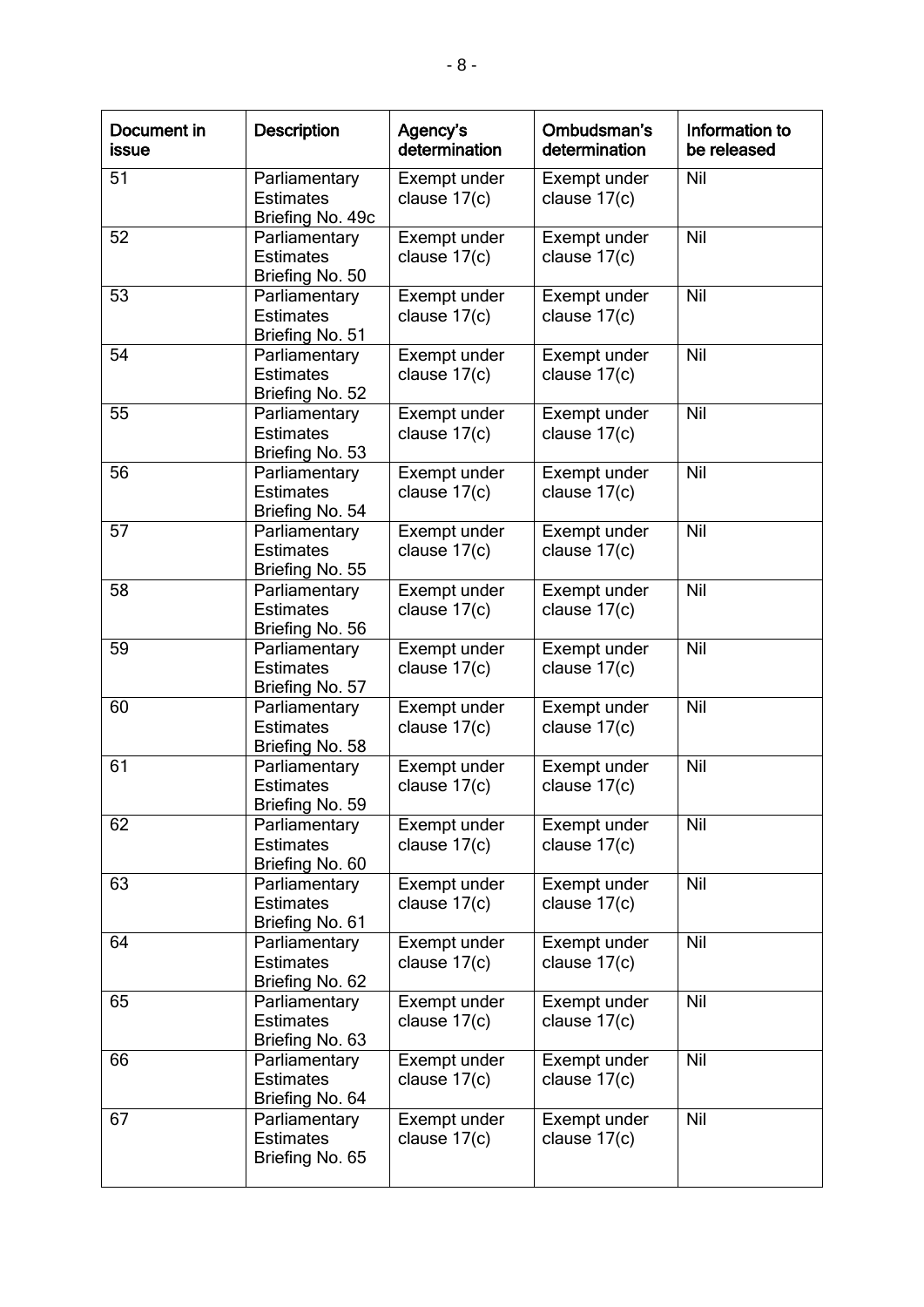| Document in<br><b>issue</b> | <b>Description</b>                                   | Agency's<br>determination      | Ombudsman's<br>determination   | Information to<br>be released |
|-----------------------------|------------------------------------------------------|--------------------------------|--------------------------------|-------------------------------|
| 68                          | Parliamentary<br><b>Estimates</b><br>Briefing No. 66 | Exempt under<br>clause 17(c)   | Exempt under<br>clause $17(c)$ | Nil                           |
| 69                          | Parliamentary<br><b>Estimates</b><br>Briefing No. 67 | Exempt under<br>clause $17(c)$ | Exempt under<br>clause $17(c)$ | Nil                           |
| 70                          | Parliamentary<br><b>Estimates</b><br>Briefing No. 68 | Exempt under<br>clause 17(c)   | Exempt under<br>clause 17(c)   | Nil                           |
| 71                          | Parliamentary<br><b>Estimates</b><br>Briefing No. 69 | Exempt under<br>clause 17(c)   | Exempt under<br>clause 17(c)   | Nil                           |
| 72                          | Parliamentary<br><b>Estimates</b><br>Briefing No. 70 | Exempt under<br>clause 17(c)   | Exempt under<br>clause 17(c)   | <b>Nil</b>                    |
| 73                          | Parliamentary<br><b>Estimates</b><br>Briefing No. 71 | Exempt under<br>clause 17(c)   | Exempt under<br>clause $17(c)$ | Nil                           |
| 74                          | Parliamentary<br><b>Estimates</b><br>Briefing No. 72 | Exempt under<br>clause 17(c)   | Exempt under<br>clause 17(c)   | Nil                           |
| 75                          | Parliamentary<br><b>Estimates</b><br>Briefing No. 73 | Exempt under<br>clause 17(c)   | Exempt under<br>clause 17(c)   | Nil                           |
| $\overline{76}$             | Parliamentary<br><b>Estimates</b><br>Briefing No. 74 | Exempt under<br>clause $17(c)$ | Exempt under<br>clause $17(c)$ | <b>Nil</b>                    |
| 77                          | Parliamentary<br><b>Estimates</b><br>Briefing No. 75 | Exempt under<br>clause 17(c)   | Exempt under<br>clause 17(c)   | Nil                           |
| 78                          | Parliamentary<br><b>Estimates</b><br>Briefing No. 76 | Exempt under<br>clause 17(c)   | Exempt under<br>clause 17(c)   | Nil                           |
| 79                          | Parliamentary<br><b>Estimates</b><br>Briefing No. 77 | Exempt under<br>clause $17(c)$ | Exempt under<br>clause $17(c)$ | Nil                           |
| 80                          | Parliamentary<br><b>Estimates</b><br>Briefing No. 78 | Exempt under<br>clause $17(c)$ | Exempt under<br>clause 17(c)   | Nil                           |
| 81                          | Parliamentary<br><b>Estimates</b><br>Briefing No. 79 | Exempt under<br>clause 17(c)   | Exempt under<br>clause $17(c)$ | Nil                           |
| 82                          | Parliamentary<br><b>Estimates</b><br>Briefing No. 80 | Exempt under<br>clause $17(c)$ | Exempt under<br>clause $17(c)$ | Nil                           |
| 83                          | Parliamentary<br><b>Estimates</b><br>Briefing No. 81 | Exempt under<br>clause 17(c)   | Exempt under<br>clause $17(c)$ | Nil                           |
| 84                          | Parliamentary<br><b>Estimates</b><br>Briefing No. 82 | Exempt under<br>clause $17(c)$ | Exempt under<br>clause $17(c)$ | Nil                           |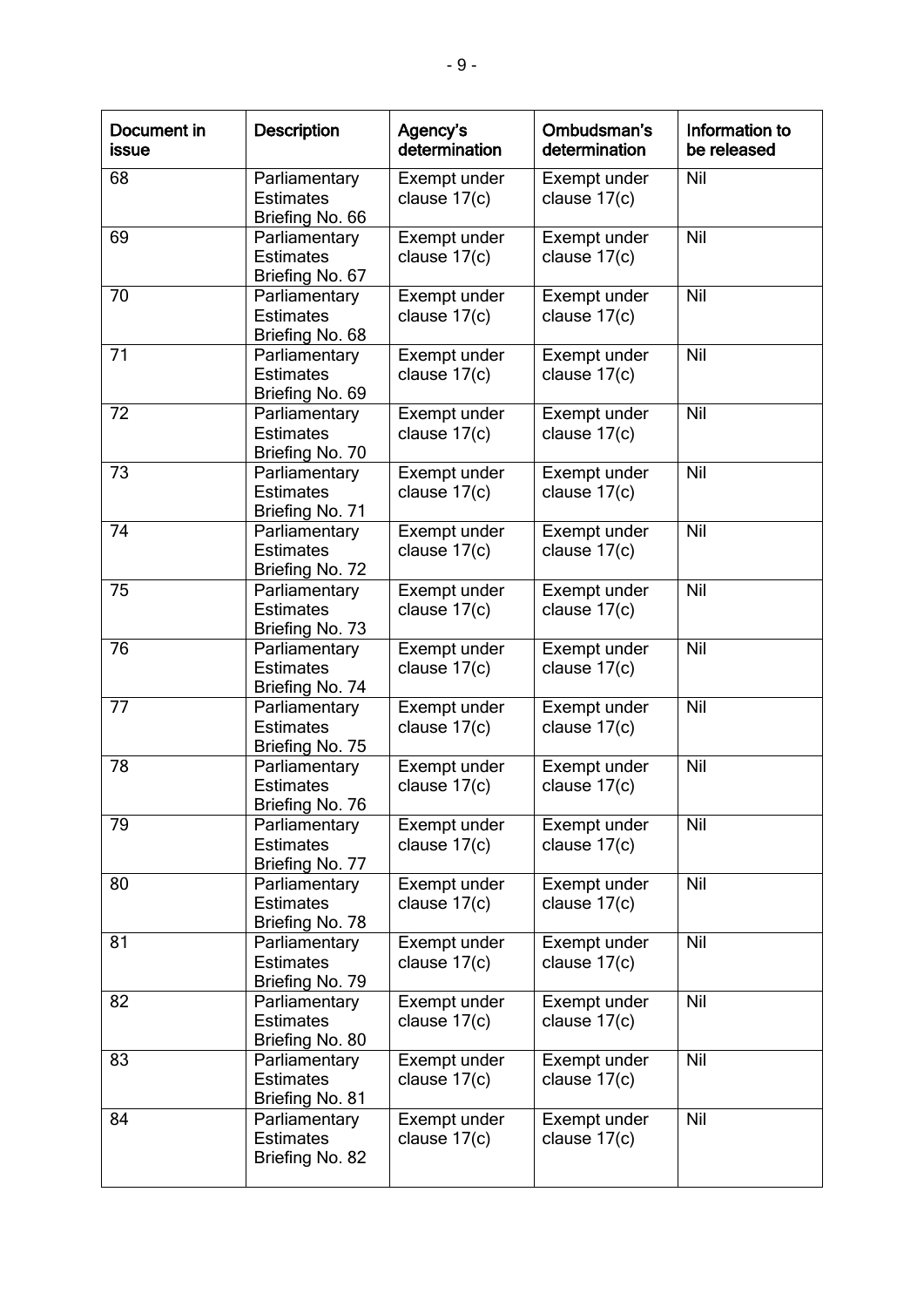| Document in<br>issue | <b>Description</b>                                   | Agency's<br>determination      | Ombudsman's<br>determination   | Information to<br>be released |
|----------------------|------------------------------------------------------|--------------------------------|--------------------------------|-------------------------------|
| 85                   | Parliamentary<br><b>Estimates</b><br>Briefing No. 83 | Exempt under<br>clause 17(c)   | Exempt under<br>clause 17(c)   | Nil                           |
| 86                   | Parliamentary<br><b>Estimates</b><br>Briefing No. 84 | Exempt under<br>clause 17(c)   | Exempt under<br>clause 17(c)   | Nil                           |
| 87                   | Parliamentary<br><b>Estimates</b><br>Briefing No. 85 | Exempt under<br>clause $17(c)$ | Exempt under<br>clause 17(c)   | Nil                           |
| 88                   | Parliamentary<br><b>Estimates</b><br>Briefing No. 86 | Exempt under<br>clause 17(c)   | Exempt under<br>clause 17(c)   | <b>Nil</b>                    |
| 89                   | Parliamentary<br><b>Estimates</b><br>Briefing No. 87 | Exempt under<br>clause 17(c)   | Exempt under<br>clause $17(c)$ | Nil                           |
| 90                   | Parliamentary<br><b>Estimates</b><br>Briefing No. 88 | Exempt under<br>clause 17(c)   | Exempt under<br>clause 17(c)   | Nil                           |
| 91                   | Parliamentary<br><b>Estimates</b><br>Briefing No. 89 | Exempt under<br>clause 17(c)   | Exempt under<br>clause 17(c)   | Nil                           |
| 92                   | Parliamentary<br><b>Estimates</b><br>Briefing No. 90 | Exempt under<br>clause 17(c)   | Exempt under<br>clause $17(c)$ | Nil                           |
| 93                   | Parliamentary<br><b>Estimates</b><br>Briefing No. 91 | Exempt under<br>clause 17(c)   | Exempt under<br>clause $17(c)$ | Nil                           |
| 94                   | Parliamentary<br><b>Estimates</b><br>Briefing No. 92 | Exempt under<br>clause 17(c)   | Exempt under<br>clause 17(c)   | Nil                           |
| 95                   | Parliamentary<br><b>Estimates</b><br>Briefing No. 93 | Exempt under<br>clause 17(c)   | Exempt under<br>clause 17(c)   | Nil                           |
| 96                   | Parliamentary<br><b>Estimates</b><br>Briefing No. 94 | Exempt under<br>clause 17(c)   | Exempt under<br>clause $17(c)$ | Nil                           |
| 97                   | Parliamentary<br><b>Estimates</b><br>Briefing No. 95 | Exempt under<br>clause $17(c)$ | Exempt under<br>clause $17(c)$ | Nil                           |
| 98                   | Parliamentary<br><b>Estimates</b><br>Briefing No. 96 | Exempt under<br>clause 17(c)   | Exempt under<br>clause 17(c)   | Nil                           |
| 99                   | Parliamentary<br><b>Estimates</b><br>Briefing No. 97 | Exempt under<br>clause 17(c)   | Exempt under<br>clause $17(c)$ | Nil                           |
| 100                  | Parliamentary<br><b>Estimates</b><br>Briefing No. 98 | Exempt under<br>clause $17(c)$ | Exempt under<br>clause $17(c)$ | Nil                           |
| 101                  | Parliamentary<br><b>Estimates</b><br>Briefing No. 99 | Exempt under<br>clause 17(c)   | Exempt under<br>clause 17(c)   | Nil                           |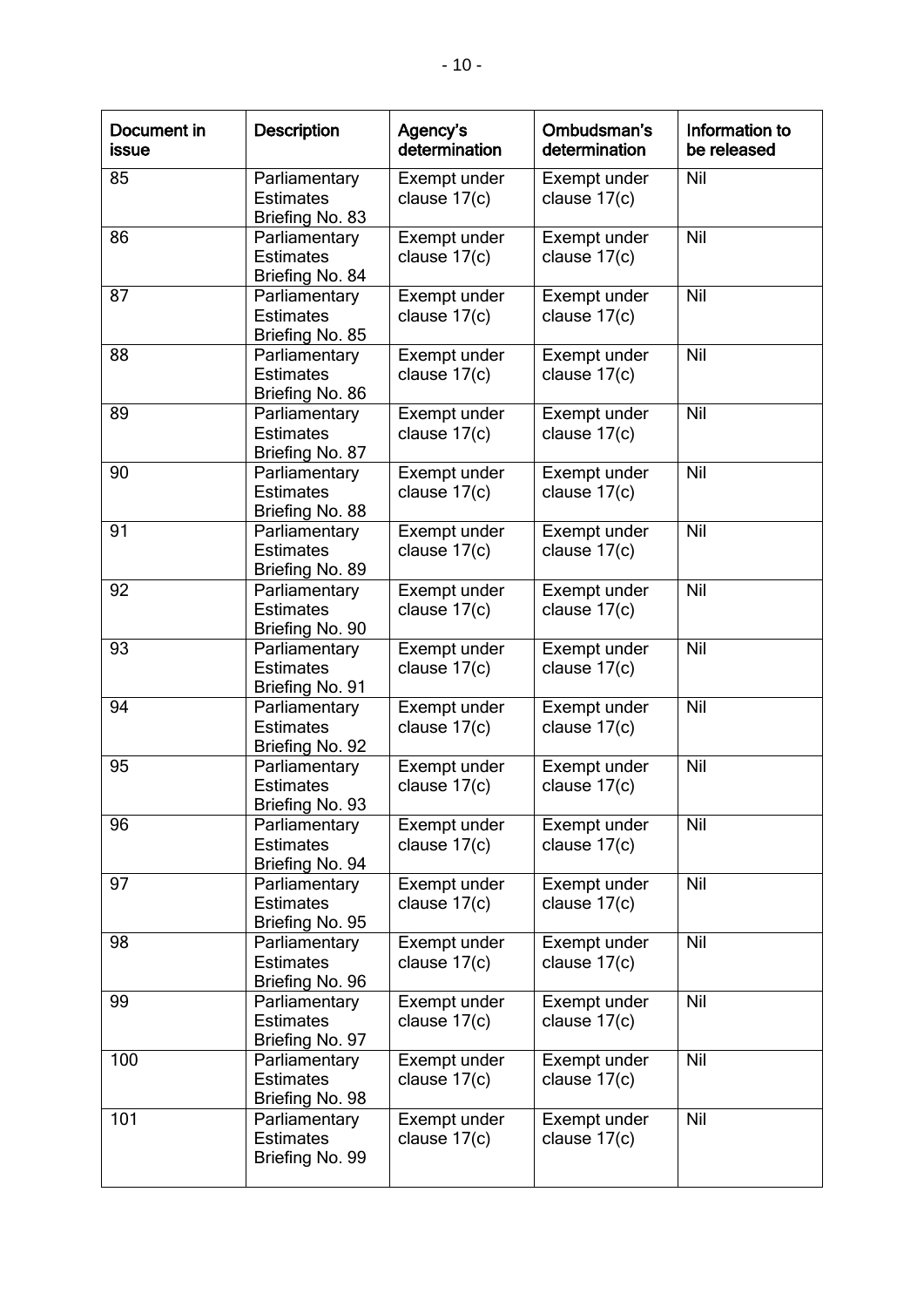| Document in<br>issue | <b>Description</b>                                    | Agency's<br>determination      | Ombudsman's<br>determination   | Information to<br>be released |
|----------------------|-------------------------------------------------------|--------------------------------|--------------------------------|-------------------------------|
| 102                  | Parliamentary<br><b>Estimates</b><br>Briefing No. 100 | Exempt under<br>clause 17(c)   | Exempt under<br>clause 17(c)   | Nil                           |
| 103                  | Parliamentary<br><b>Estimates</b><br>Briefing No. 101 | Exempt under<br>clause 17(c)   | Exempt under<br>clause 17(c)   | <b>Nil</b>                    |
| 104                  | Parliamentary<br><b>Estimates</b><br>Briefing No. 102 | Exempt under<br>clause 17(c)   | Exempt under<br>clause 17(c)   | Nil                           |
| 105                  | Parliamentary<br><b>Estimates</b><br>Briefing No. 103 | Exempt under<br>clause 17(c)   | Exempt under<br>clause 17(c)   | Nil                           |
| 106                  | Parliamentary<br><b>Estimates</b><br>Briefing No. 104 | Exempt under<br>clause 17(c)   | Exempt under<br>clause 17(c)   | Nil                           |
| 107                  | Parliamentary<br><b>Estimates</b><br>Briefing No. 105 | Exempt under<br>clause 17(c)   | Exempt under<br>clause 17(c)   | Nil                           |
| 108                  | Parliamentary<br><b>Estimates</b><br>Briefing No. 106 | Exempt under<br>clause 17(c)   | Exempt under<br>clause 17(c)   | <b>Nil</b>                    |
| 109                  | Parliamentary<br><b>Estimates</b><br>Briefing No. 107 | Exempt under<br>clause 17(c)   | Exempt under<br>clause $17(c)$ | Nil                           |
| 110                  | Parliamentary<br><b>Estimates</b><br>Briefing No. 108 | Exempt under<br>clause $17(c)$ | Exempt under<br>clause $17(c)$ | Nil                           |
| 111                  | Parliamentary<br><b>Estimates</b><br>Briefing No. 109 | Exempt under<br>clause 17(c)   | Exempt under<br>clause 17(c)   | Nil                           |
| $\overline{112}$     | Parliamentary<br><b>Estimates</b><br>Briefing No. 110 | Exempt under<br>clause 17(c)   | Exempt under<br>clause 17(c)   | Nil                           |
| 113                  | Parliamentary<br><b>Estimates</b><br>Briefing No. 111 | Exempt under<br>clause $17(c)$ | Exempt under<br>clause $17(c)$ | Nil                           |
| 114                  | Parliamentary<br><b>Estimates</b><br>Briefing No. 112 | Exempt under<br>clause $17(c)$ | Exempt under<br>clause $17(c)$ | Nil                           |
| 115                  | Parliamentary<br><b>Estimates</b><br>Briefing No. 113 | Exempt under<br>clause 17(c)   | Exempt under<br>clause 17(c)   | Nil                           |
| 116                  | Parliamentary<br><b>Estimates</b><br>Briefing No. 114 | Exempt under<br>clause $17(c)$ | Exempt under<br>clause $17(c)$ | Nil                           |
| 117                  | Parliamentary<br><b>Estimates</b><br>Briefing No. 115 | Exempt under<br>clause 17(c)   | Exempt under<br>clause $17(c)$ | Nil                           |
| 118                  | Parliamentary<br><b>Estimates</b><br>Briefing No. 116 | Exempt under<br>clause $17(c)$ | Exempt under<br>clause $17(c)$ | Nil                           |